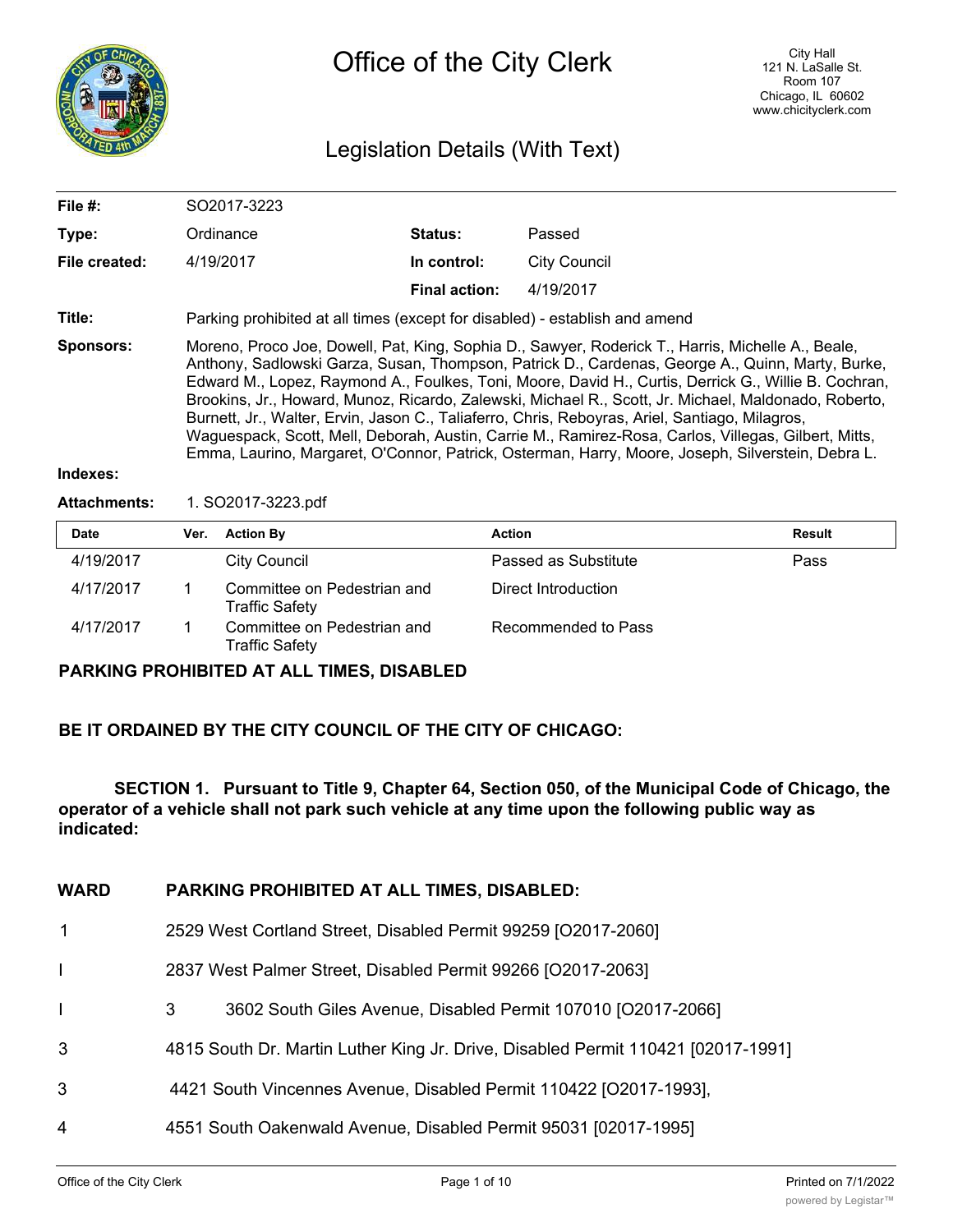| 4            | 6                                                              | 8217 South Champlain Avenue, Disabled Permit 99919 [O2017-2069]     |  |
|--------------|----------------------------------------------------------------|---------------------------------------------------------------------|--|
| 4            | 6                                                              | 7754 South Calumet Avenue, Disabled Permit 103249 [02017-2071]      |  |
| 6            | 8017 South Langley Avenue, Disabled Permit 103728 [O2017-2073] |                                                                     |  |
| 8            | 1324 East 72nd Street, Disabled Permit 109816 [O2017-2074]     |                                                                     |  |
| 8            |                                                                | 8136 South Drexel Avenue, Disabled Permit 109818 [02017-2075]       |  |
| 8            |                                                                | 8126 South Dante Avenue, Disabled Permit 109812 [O2017-2076]        |  |
| 9            |                                                                | 10213 South State Street, Disabled Permit 111088 [O2017-3056]       |  |
| 9            |                                                                | 9335 South Lyon Avenue, Disabled Permit 110801 [02017-3064]         |  |
| 10           |                                                                | 10549 South Avenue F, Disabled Permit 52977 [O2017-2078]            |  |
| $\mathbf{I}$ |                                                                | 3525 South Lowe Avenue, Disabled Permit 110717 [O2017-2089]         |  |
| 11           |                                                                | 2617 South Emerald Avenue, Disabled Permit 110715 [O2017-2092]      |  |
| 11           | 11                                                             | 1163 West 25th Street, Disabled Permit 101712 [02017-2094]          |  |
| 11           |                                                                | 2827 South Keely Street, Disabled Permit 110663 [O2017-2095]        |  |
| 12           |                                                                | 2554 West 39th Place, Disabled Permit 94319 [02017-2104]            |  |
| 12           | 12                                                             | 1921 West 34th Place, Disabled Permit 101751 [02017-2111]           |  |
| <b>WARD</b>  |                                                                | PARKING PROHIBITED AT ALL TIMES - DISABLED CONT'D:                  |  |
| 12           |                                                                | 2632 West 24th Street, Disabled Permit 107902 [02017-3157]          |  |
| 13           |                                                                | 5557 South Tripp Avenue, Disabled Permit 110621 [O2017-2117]        |  |
| 13           | 13                                                             | 6843 South Kenneth Avenue, Disabled Permit 110616 [O2017-2118]      |  |
| 13           | 13                                                             | 3910 West 69th Place, Disabled Permit 110625 [O2017-2123]           |  |
| 13           |                                                                | 6018 South Kolmar Avenue, Disabled Permit 107521 [02017-2124]       |  |
| 13           |                                                                | 6200 South Menard Avenue, Disabled Permit 110627 [02017-2125]       |  |
| 14           |                                                                | 4519 South Springfield Avenue, Disabled Permit 104250 [02017-2126]  |  |
| 14           | 14                                                             | 3316 West 57th Street, Disabled Permit 100450 [02017-2127]          |  |
| 14           |                                                                | 5210 South Leamington Avenue, Disabled Permit 107525 [02017-2128]   |  |
| 14           |                                                                | 5147 South Narragansett Avenue, Disabled Permit 100453 [02017-2129] |  |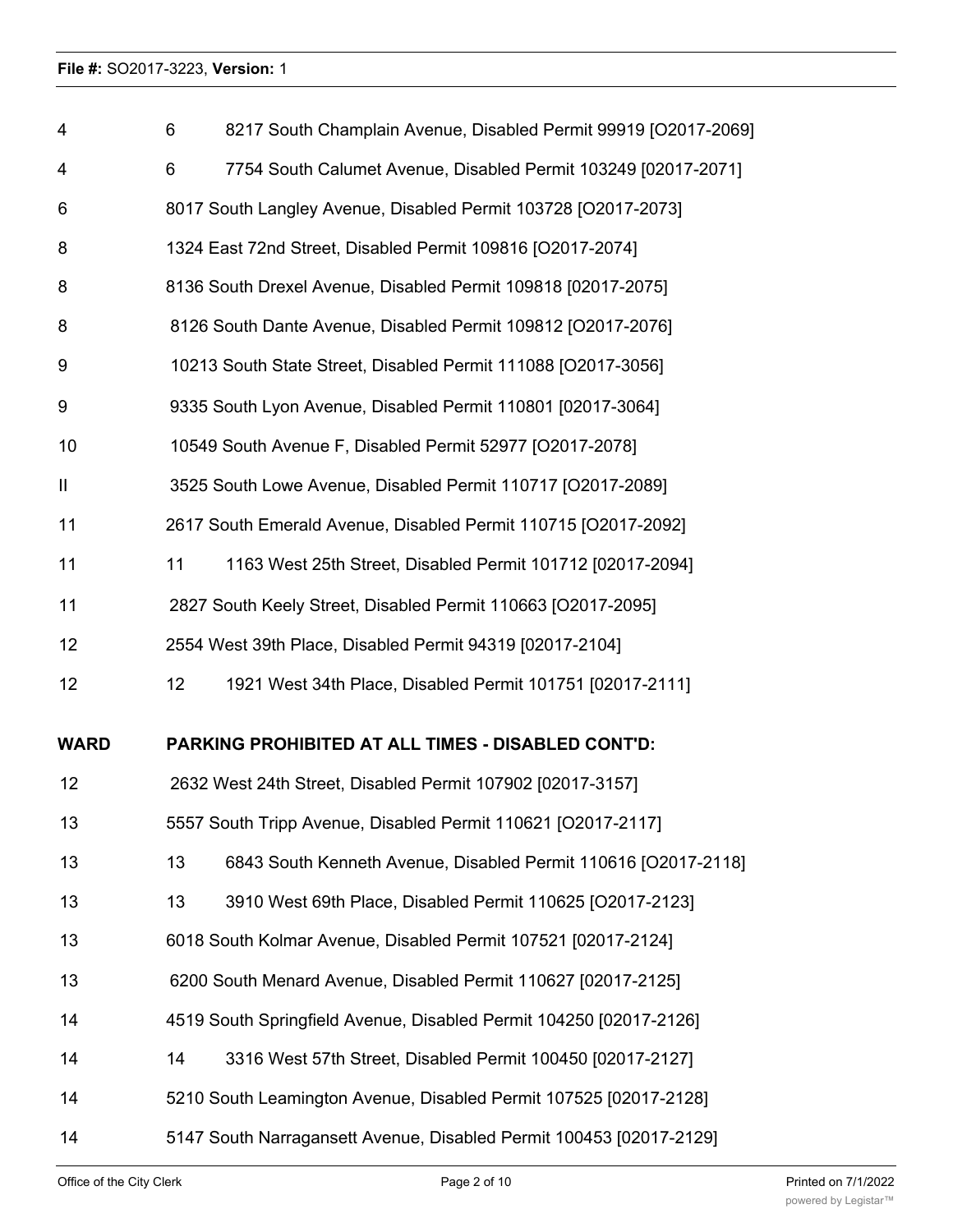| 14          | 4449 South Spaulding Avenue, Disabled Permit 104244 [02017-2130]       |  |  |
|-------------|------------------------------------------------------------------------|--|--|
| 14          | 4734 South Kildare Avenue, Disabled Permit 94711 [02017-2131]          |  |  |
| 14          | 5130 South Mulligan Avenue, Disabled Permit 104235 [02017-2132]        |  |  |
| 14          | 4546 South Harding Avenue, Disabled Permit 35908 [02017-2133]          |  |  |
| 15          | 6228 South Wood Street, Disabled Permit 106713 [02017-2135]            |  |  |
| 15          | 15<br>4314 South Rockwell Street, Disabled Permit 109629 [02017-2136]  |  |  |
| 15          | 4405 South Campbell Avenue, Disabled Permit 109616 [O2017-2137]        |  |  |
| 15          | 4345 South Wolcott Avenue, Disabled Permit 109588 [O2017-3057]         |  |  |
| 15          | 4333 South Wood Street, Disabled Permit 101458 [02017-3069]            |  |  |
| 16          | 5945 South Francisco Avenue, Disabled Permit 102397 [02017-3059]       |  |  |
| 16          | 6041 South Mozart Street, Disabled Permit 107004 [02017-3065]          |  |  |
| 17          | 6624 South Sacramento Boulevard, Disabled Permit 102583 [02017-2139]   |  |  |
| 17          | 1746 West 71st Street, Disabled Permit 107363 [02017-2140]<br>17       |  |  |
| 17          | 7929 South Carpenter Street, Disabled Permit 107320 [02017-2141]       |  |  |
| 17          | 8034 South Honore Street, Disabled Permit 102814 [02017-2142]          |  |  |
| 17          | 6321 South Mozart Street, Disabled Permit 104211 [02017-2143]          |  |  |
|             |                                                                        |  |  |
| <b>WARD</b> | <b>PARKING PROHIBITED AT ALL TIMES - DISABLED CONT'D:</b>              |  |  |
| 17          | 7647 South Eggleston Avenue, Disabled Permit 107349 [02017-2144]       |  |  |
| 17          | 6921 South Wolcott Avenue, Disabled Permit 106994 [02017-2145]         |  |  |
| 17          | 7635 South Sangamon Street, Disabled Permit 107206 [02017-2146]        |  |  |
| 17          | 6518 South California Avenue, Disabled Permit 106038 [02017-3063]      |  |  |
| 18          | 7930 South Francisco Avenue, Disabled Permit 107483 [02017-2147]       |  |  |
| 18          | 18<br>8112 South Claremont Avenue, Disabled Permit 104181 [02017-2148] |  |  |
| 18          | 18<br>3337 West 84th Place, Disabled Permit 107477 [02017-2149]        |  |  |
| 18          | 3325 West 84th Street, Disabled Permit 107487 [O2017-2150]             |  |  |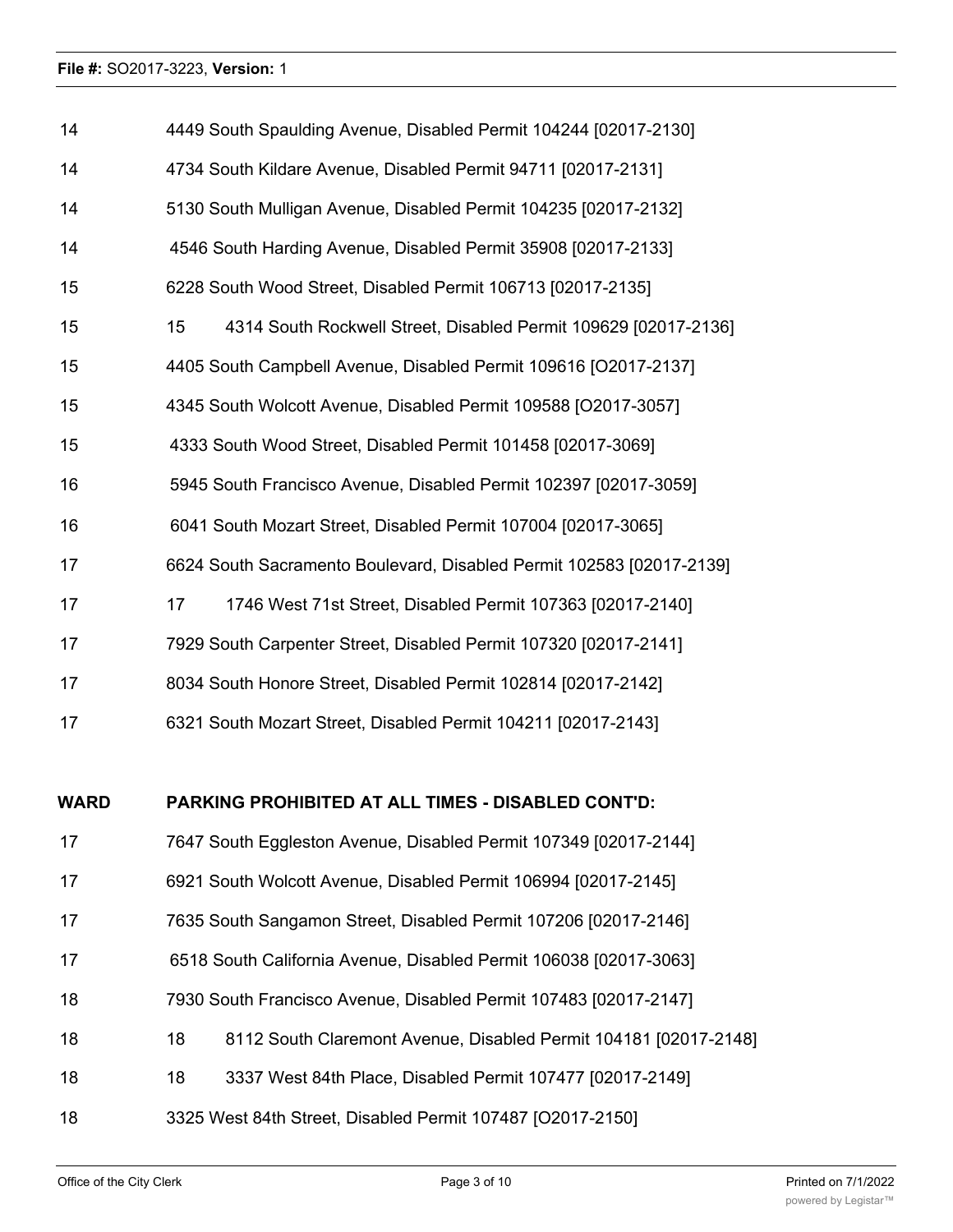| 18'         | 7252 South Whipple Street, Disabled Permit 107488 [02017-2151]   |  |  |
|-------------|------------------------------------------------------------------|--|--|
| 18          | 7347 South Albany Avenue, Disabled Permit 10958 [02017-2152]     |  |  |
| 18          | 7719 South Troy Street, Disabled Permit 107479 [O2017-2153]      |  |  |
| 18          | 8217 South Campbell Avenue, Disabled Permit 110697 [O2017-3068]  |  |  |
| 20          | 735 West 50th Place, Disabled Permit 108002 [O2017-1996]         |  |  |
| 21          | 8906 South Paulina Street, Disabled Permit 107962 [02017-1944]   |  |  |
| 21          | 21<br>8310 South May Street, Disabled Permit 106071 [02017-1945] |  |  |
| 21          | 1415 West 90th Street, Disabled Permit 107965 [02017-1997]       |  |  |
| 21          | 8542 South Aberdeen Street, Disabled Permit 107029 [02017-1998]  |  |  |
| 21          | 8052 South Green Street, Disabled Permit 107980 [02017-2000]     |  |  |
| 22          | 4626 South Lavergne Avenue, Disabled Permit 107790 [02017-2154]  |  |  |
| 23          | 3740 West 56th Place, Disabled Permit 110060 [02017-2155]        |  |  |
| 23          | 3807 West 56th Street, Disabled Permit 110059 [02017-2157]<br>23 |  |  |
| 23          | 5423 South Newcastle Avenue, Disabled Permit 110023 [O2017-2158] |  |  |
| 23          | 5742 South Menard Avenue, Disabled Permit 110025 [O2017-2159]    |  |  |
| 23          | 5527 South Mason Avenue, Disabled Permit 106503 [02017-2161]     |  |  |
| 23          | 6144 South Spaulding Avenue, Disabled Permit 110057 [02017-2163] |  |  |
| 23          | 3531 West 66th Street, Disabled Permit 110056 [02017-2164]       |  |  |
|             |                                                                  |  |  |
| <b>WARD</b> | <b>PARKING PROHIBITED AT ALL TIMES - DISABLED CONT'D:</b>        |  |  |
| 23          | 5337 South Natchez Avenue, Disabled Permit 110027 [02017-2165]   |  |  |
| 23          | 5153 South Kolmar Avenue, Disabled Permit 106518 [O2017-2167]    |  |  |
| 23          | 3450 West 66th Place, Disabled Permit 106983 [02017-2169]        |  |  |

- 6628 West 64th Street, Disabled Permit 110022 [02017-2171]
- 2651 West 22nd Place, Disabled Permit 96534 [02017-3070]
- 1811 South Millard Avenue, Disabled Permit 10928 [02017-3081]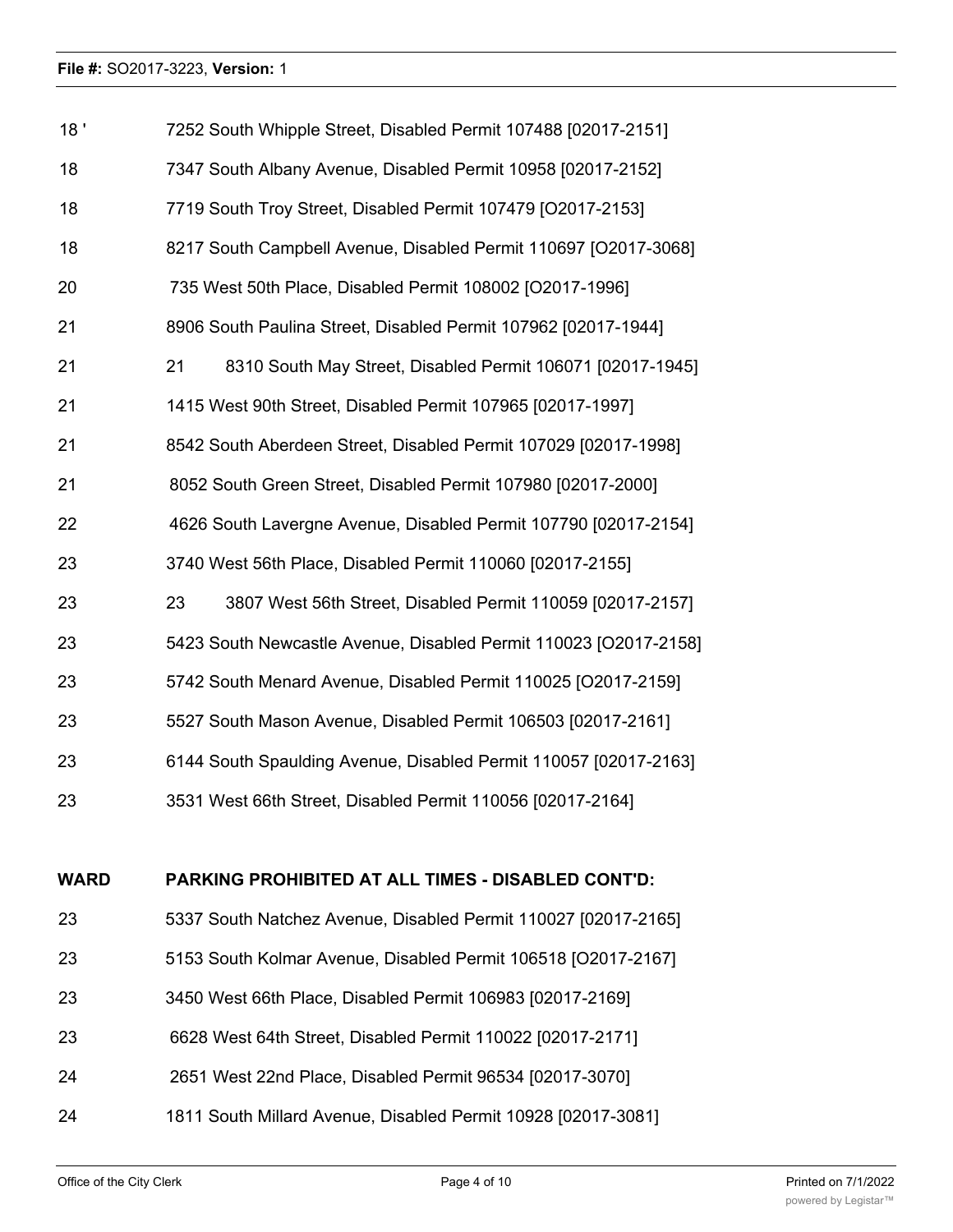| 24          | 4035 West Cullerton Street, Disabled Permit 103150 [02017-3161]                 |
|-------------|---------------------------------------------------------------------------------|
| 24          | 1814 South Fairfield Avenue, Disabled Permit 110081 [02017-3162]                |
| 26          | 1506 North Ridgeway, Disabled Permit 109780 [02017-2176]                        |
| 26          | 1721 North Kedvale Avenue, Disabled Permit 109763 [O2017-2178].                 |
| 26          | 3949 West North Avenue, Disabled Permit 105547, sign to be posted at 1535 North |
|             | Pulaski Road [02017-2180]                                                       |
| 26          | 2618 West Rice Street, Disabled Permit 105654 [02017-2181]                      |
| 26          | 1704 North Ridgeway Avenue, Disabled Permit 109767 [O2017-2182]                 |
| 26          | 1652 North Keystone Avenue, Disabled Permit 104274 [02017-2184]                 |
| 26          | 1718 North Kedvale Avenue, Disabled Permit 104285 [02017-2186]                  |
| 26          | 1307 North California Avenue, Disabled Permit 105675 [O2017-2187]               |
| 26          | 1420 North Springfield Street, Disabled Permit 93057 [02017-2189]               |
| 26          | 3326 West Division Street, Disabled Permit 104282 [02017-2191]                  |
| 26          | 3249 West Le Moyne Street, Disabled Permit 104297 [O2017-2193]                  |
| 26          | 1533 North Keeler Avenue, Disabled Permit 106210 [02017-2195]                   |
| 26          | 1331 North Avers Avenue, Disabled Permit 104283 [02017-2198]                    |
| 26          | 3730 West Mclean Avenue, Disabled Permit 109769 [02017-2199]                    |
| 26          | 1630 North Keeler Street, Disabled Permit 109768 [O2017-2200]                   |
| 26          | 3622 West North Avenue, Disabled Permit 104279 [02017-2201]                     |
| 26          | 1426 North Kolin Avenue, Disabled Permit 105545 [02017-2202]                    |
| 26          | 830 North California Avenue, Disabled Permit 105568 [02017-2203]                |
| <b>WARD</b> | <b>PARKING PROHIBITED AT ALL TIMES - DISABLED CONT'D:</b>                       |
| 26          | 3414 West Evergreen Avenue, Disabled Permit 105553 [02017-2204]                 |
| 27          | 459 West Division Street, Disabled Permit 105362 [02017-2205]                   |
| 27          | 2908 West Fulton Street, Disabled Permit 110979 [02017-2207]<br>27              |
| 27          | 1122 North Ridgeway Avenue, Disabled Permit 98291 [02017-2208]                  |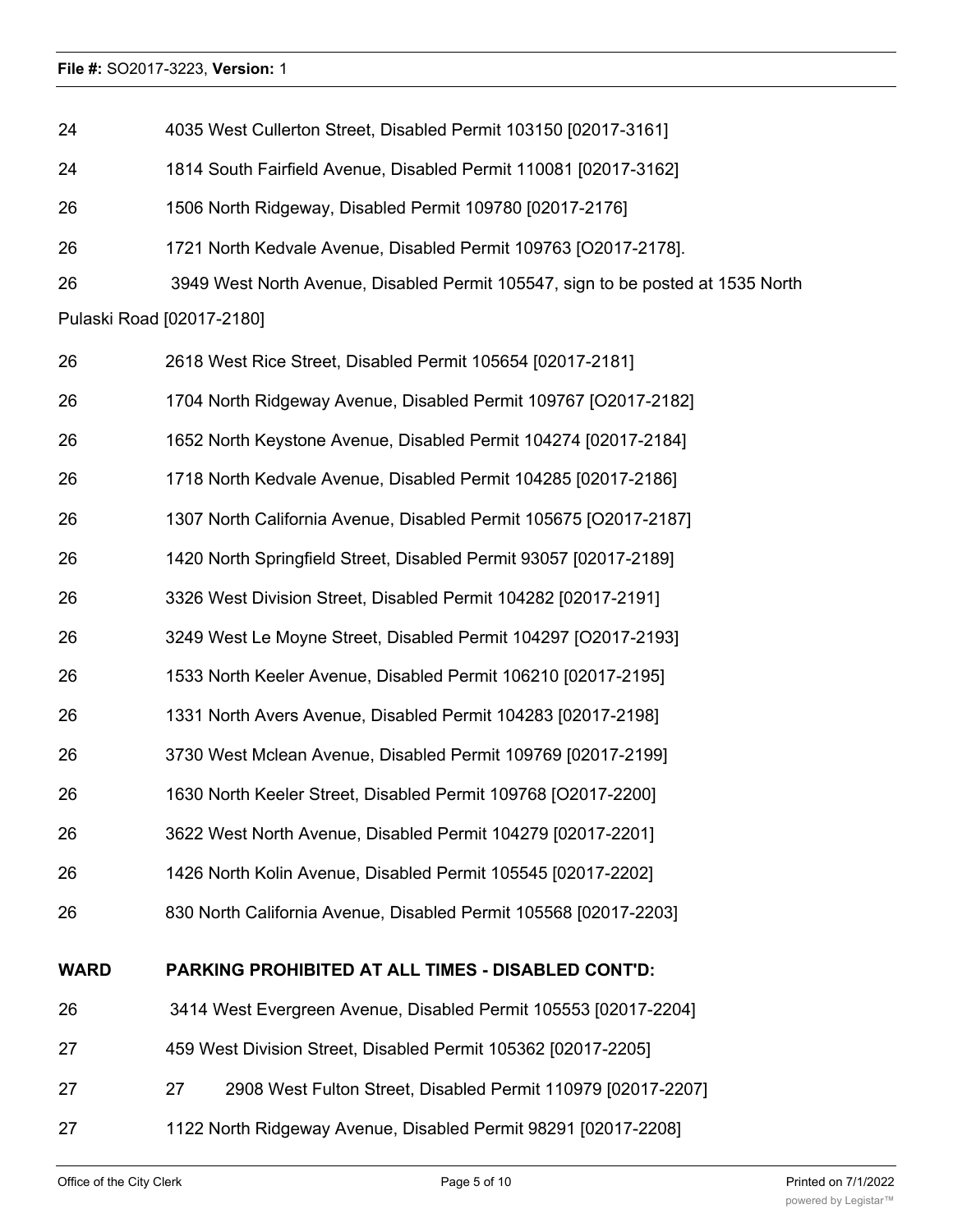| 27 |    | 2251 West Adams Street, Disabled Permit 109421 [02017-2215]         |
|----|----|---------------------------------------------------------------------|
| 27 |    | 911 North Central Park Avenue, Disabled Permit 109413 [O2017-2217]  |
| 28 |    | 3513 West Adams Street, Disabled Permit 110085 [O2017-2223]         |
| 28 | 28 | 1242 South Fairfield Avenue, Disabled Permit 110089 [O2017-2225]    |
| 28 | 28 | 4022 West Van Buren Street, Disabled Permit 10089 [O2017-2227]      |
| 28 | 28 | 3515 West Monroe Street, Disabled Permit 106890 [O2017-2228]        |
| 28 | 28 | 4127 West Gladys Street, Disabled Permit 109933 [O2017-2229]        |
| 28 | 28 | 173 North Laporte Avenue, Disabled Permit 106923 [02017-2230]       |
| 28 | 28 | 1300 South Fairfield Avenue, Disabled Permit 106085 [02017-2231]    |
| 28 | 28 | 4131 West Adams Street, Disabled Permit 110083 [O2017-2232]         |
| 28 | 28 | 4209 West Adams Street, Disabled Permit 106908 [O2017-3163]         |
| 28 | 28 | 4711 West Maypole Avenue, Disabled Permit 111576 [O2017-3164]       |
| 28 |    | 5153 West Washington Boulevard, Disabled Permit 110099 [O2017-3165] |
| 28 |    | 4519 West Washington Boulevard, Disabled Permit 110210 [O2017-3166] |
| 29 |    | 4916 West Congress Parkway, Disabled Permit 106632 [02017-2233]     |
| 30 |    | 2850 North Parkside Avenue, Disabled Permit 105610 [02017-1796]     |
| 31 |    | 5108 West Schubert Avenue, Disabled Permit 109553 [O2017-2234]      |
| 31 | 31 | 2929 North Keating Avenue, Disabled Permit 107553 [02017-2235]      |
| 31 | 31 | 4627 West Altgeld Street, Disabled Permit 109544 [O2017-2236]       |
| 31 |    | 5135 West Wellington Avenue, Disabled Permit 102920 [O2017-2237]    |
| 31 |    | 5057 West Roscoe Street, Disabled Permit 107574 [02017-3079]        |
| 31 |    | 5306 West Nelson Street, Disabled Permit 107552 [02017-3176]        |
|    |    |                                                                     |

#### **WARD PARKING PROHIBITED AT ALL TIMES - DISABLED CONT'D:**

- 4042 West Nelson Street, Disabled Permit 109509 [O2017-3177]
- 2924 North Kildare Avenue, Disabled Permit 107570 [O2017-3178]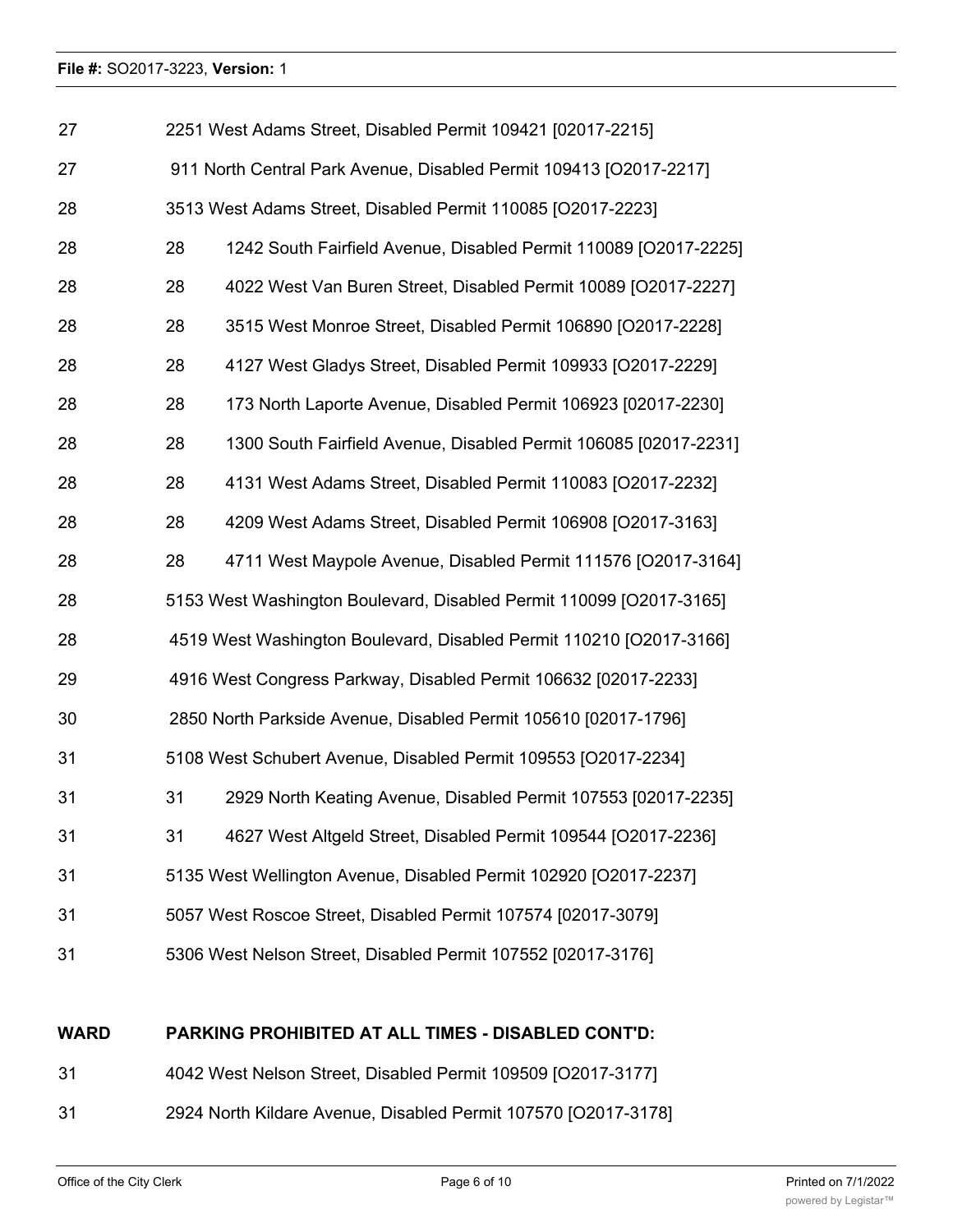| 31 |    | 2421 North Tripp Avenue, Disabled Permit 107584 [02017-3179]       |
|----|----|--------------------------------------------------------------------|
| 32 |    | 3130 West Palmer Street, Disabled Permit 110552 [O2017-3077]       |
| 32 |    | 2357 North Lister Avenue, Disabled Permit 107610 [O2017-3078]      |
| 33 |    | 4511 North Central Park Avenue, Disabled Permit 94730 [02017-3076] |
| 34 |    | 10100 South Union Avenue, Disabled Permit 110734 [O2017-2010] •    |
| 34 | 34 | 10445 South Normal Avenue, Disabled Permit 107297 [02017-2012]     |
| 34 | 34 | 11401 South Racine Avenue, Disabled Permit 107655 [02017-2014]     |
| 34 | 34 | 11814 South Wentworth Avenue, Disabled Permit 78203 [02017-2238]   |
| 34 | 34 | 436 West 104th Street, Disabled Permit 107291 [02017-2239]         |
| 34 |    | 11350 South Hermosa Avenue, Disabled Permit 103936 [O2017-2240]    |
| 34 |    | 12222 South Bishop Street, Disabled Permit 94733 [02017-2241]      |
| 34 |    | 10001 South Peoria Street, Disabled Permit 96543 [02017-2242]      |
| 35 |    | 2219 North Springfield Avenue, Disabled Permit 106211 [02017-2244] |
| 35 | 35 | 3513 West Diversey Avenue, Disabled Permit 106214 [02017-2245]     |
| 35 | 35 | 3745 North Drake Avenue, Disabled Permit 106218 [O2017-2246]       |
| 35 |    | 1931 North Kedvale Avenue, Disabled Permit 104345 [02017-2247]     |
| 35 |    | 2216 North Lowell Avenue, Disabled Permit 104355 [02017-2249]      |
| 35 |    | 2116 North Karlov Avenue, Disabled Permit 106193 [02017-2251]      |
| 35 |    | 4540 North Central Park Avenue, Disabled Permit 94714 [02017-2252] |
| 35 |    | 3915 North Drake Avenue, Disabled Permit 103323 [02017-2253]       |
| 35 |    | 2732 North Drake Avenue, Disabled Permit 104347 [02017-2254]       |
| 35 |    | 1938 North Karlov Avenue, Disabled Permit 106200 [02017-2255]      |
| 35 |    | 2112 North Karlov Avenue, Disabled Permit 107724 [02017-2256]      |
| 35 |    | 4842 North Ridgeway Avenue, Disabled Permit 106173 [02017-2257]    |

# **WARD PARKING PROHIBITED AT ALL TIMES - DISABLED CONT'D:**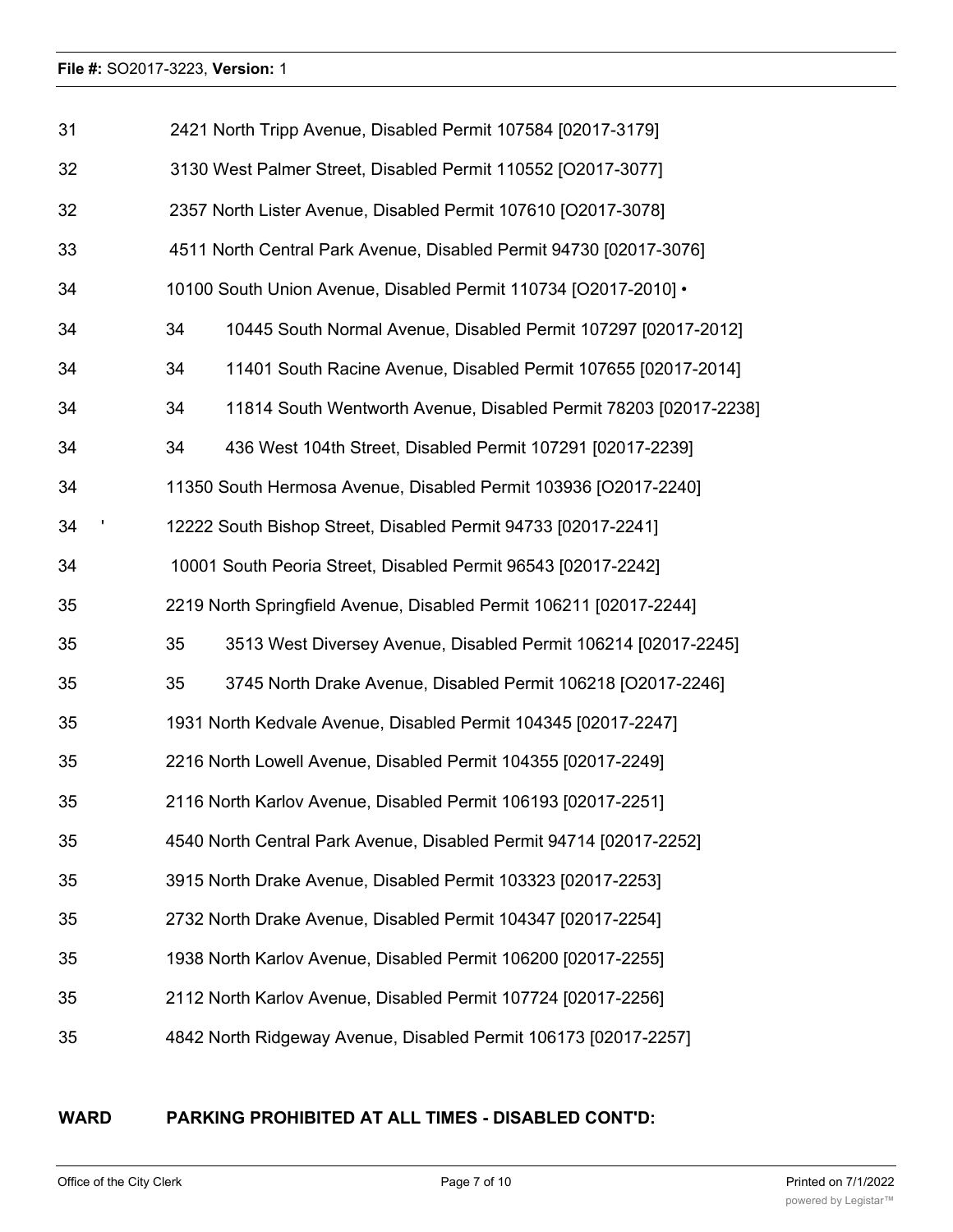| 36 | 5510 West Henderson Street, Disabled Permit 106816 [O2017-2258]      |
|----|----------------------------------------------------------------------|
| 36 | 2509 North Newland Avenue, Disabled Permit 110605 [02017-2259]       |
| 36 | 2332 North Laramie Avenue, Disabled Permit 106840 [02017-2260]       |
| 36 | 2043 North Leamington Avenue, Disabled Permit 90539 [02017-2261]     |
| 36 | 4832 West Homer Street, Disabled Permit 106828 [O2017-2262]          |
| 36 | 2225 North Leamington Avenue, Disabled Permit 103930 [02017-2263]    |
| 36 | 5307 West Belden Street, Disabled Permit 106838 [02017-2264]         |
| 36 | 6617 West Barry Avenue, Disabled Permit 103544 [O2017-2265]          |
| 37 | 1805 North Linder Avenue, Disabled Permit 106646 [O2017-2266]        |
| 37 | 37<br>4444 West North Avenue, Disabled Permit 106659 [O2017-2267]    |
| 37 | 1621 North Luna Avenue, Disabled Permit 106652 [O2017-2406]<br>37    |
| 37 | 37<br>841 North Keeler Avenue, Disabled Permit 106649 [02017-2411]   |
| 37 | 5436 West Cortland Street, Disabled Permit 107740 [O2017-2415]<br>37 |
| 37 | 1105 North Springfield Avenue, Disabled Permit 101655 [O2017-2418]   |
| 37 | 836 North Karlov Avenue, Disabled Permit 106472 [02017-3058]         |
| 37 | 613 North Lorel Avenue, Disabled Permit 106467 [O2017-3062]          |
| 37 | 1724 North Linder Avenue, Disabled Permit 109383 [O2017-3184]        |
| 39 | 5735 North Kimball Avenue, Disabled Permit 110253 [O2017-3060]       |
| 40 | 2556 West Argyle Street, Disabled Permit 97014 [02017-2425]          |
| 40 | 2515 West Berwyn Avenue, Disabled Permit 106878 [O2017-2427]         |
| 40 | 2718 West Winnemac Avenue, Disabled Permit 106879 [O2017-2428]       |
| 40 | 6515 North Ashland Avenue, Disabled Permit 106877 [O2017-2430]       |
| 40 | 5303 North Rockwell Street, Disabled Permit 110254 [02017-3061]      |
| 48 | 5525 North Winthrop Avenue, Disabled Permit 102995 [O2017-2432]      |
| 48 | 5435 West Winthrop Avenue, Disabled Permit 102999 [02017-3067]       |
| 49 | 1053 West Pratt Avenue, Disabled Permit 110643 [02017-2454]          |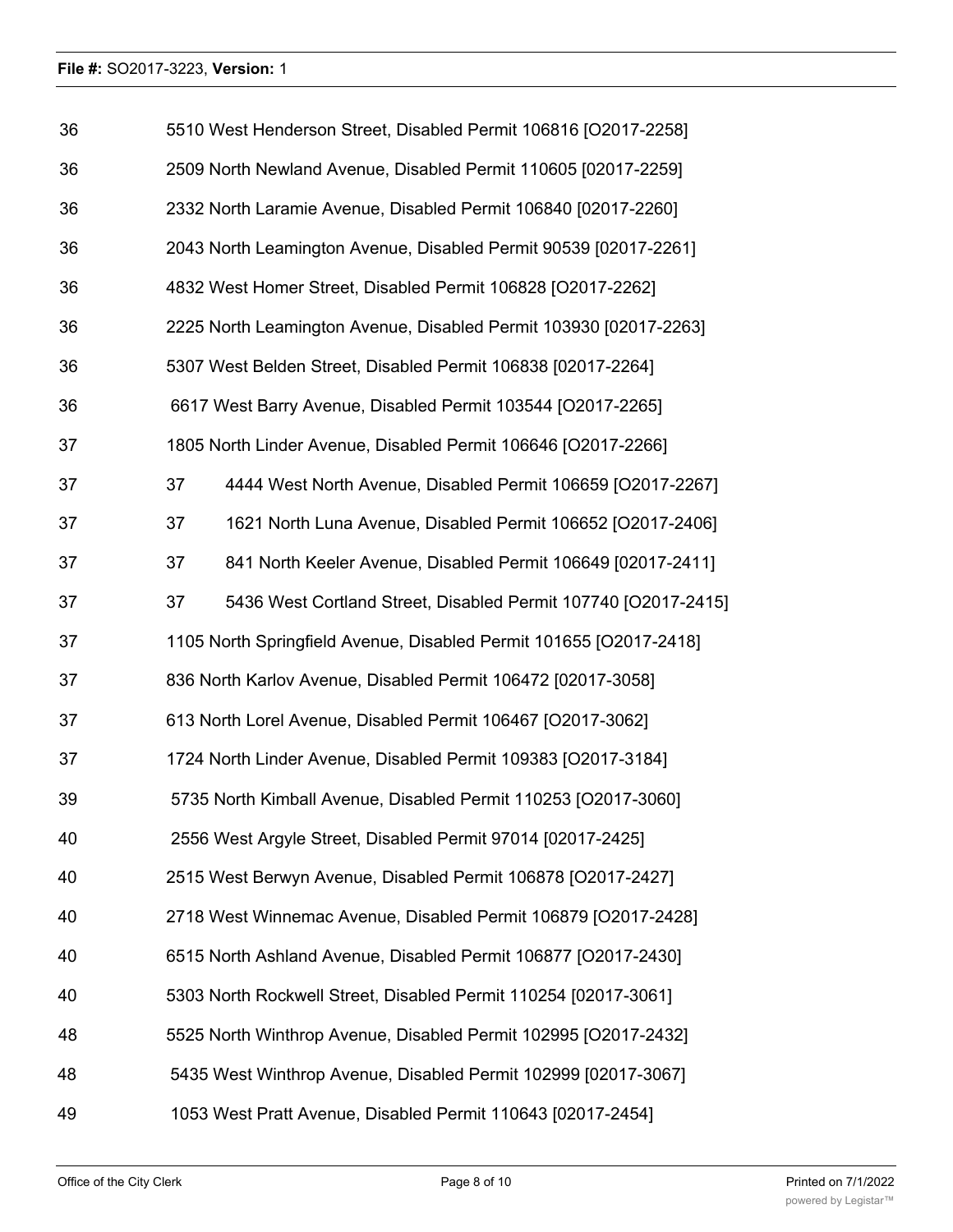# **WARD PARKING PROHIBITED AT ALL TIMES - DISABLED CONT'D:**

| 49  | 1841 West Touhy Avenue, Disabled Permit 106277 [O2017-3055]       |
|-----|-------------------------------------------------------------------|
| 49  | 7524 North Ridge Boulevard, Disabled Permit 110649 [02017-3066]   |
| 49  | 1310 West Lunt Avenue, Disabled Permit 107893 [02017-3185]        |
| -50 | 6312 North Richmond Street, Disabled Permit 109908 [02017-1347]   |
| -50 | 6725 North Sacramento Avenue, Disabled Permit 109897 [02017-2500] |

# **WARD REPEAL PARKING PROHIBITED AT ALL TIMES - DISABLED:**

| $\overline{1}$ | Repeal Disabled Permit 73673, 1522 West Walton Street [O2017-1954]       |
|----------------|--------------------------------------------------------------------------|
| 4              | Repeal Disabled Permit 20294, 5222 South Harper Avenue [O2017-2068]      |
| 13             | Repeal Disabled Permit 97093, 5704 South Nagle Avenue [02017-2031]       |
| $\mathbf{  }$  | Repeal Disabled Permit 27130, 3145 South Princeton Avenue [02017-2023]   |
| $\mathbf{II}$  | 11<br>Repeal Disabled Permit 91008, 3808 South Union Avenue [O2017-2024] |
| 11             | Repeal Disabled Permit 100219, 2719 South Crowell Street [02017-2025]    |
| 13             | Repeal Disabled Permit 102761, 6642 West 63rd Street [O2017-962]         |
| 13             | Repeal Disabled Permit 99636, 5610 South Austin Avenue [O2017-2028]      |
| 15             | Repeal Disabled Permit 100135, 3045 West 41 st Place [O2017-3170]        |
| 15             | Repeal Disabled Permit 48677, 4620 South Wolcott Avenue [O2017-3174]     |
| 23             | Repeal Disabled Permit 75469, 5732 South Spaulding Avenue [02017-2036]   |
| 23             | Repeal Disabled Permit 97353, 5124 South Sayre Avenue [O2017-2037]       |
| 27             | Repeal Disabled Permit 93329, 2826 West Fulton Street [O2017-3159]       |
| 28             | Repeal Disabled Permit 7077, 3920 West Wilcox Street [O2017-2042]        |
| 40             | Repeal Disabled Permit 82945, 6107 North Washtenaw Avenue [O2017-2054]   |
| 40             | Repeal Disabled Permit 95634, 5752 North Richmond Street [02017-2055]    |
| 49             | Repeal Disabled Permit 95853, 1316 West Howard Street [02017-2064]       |